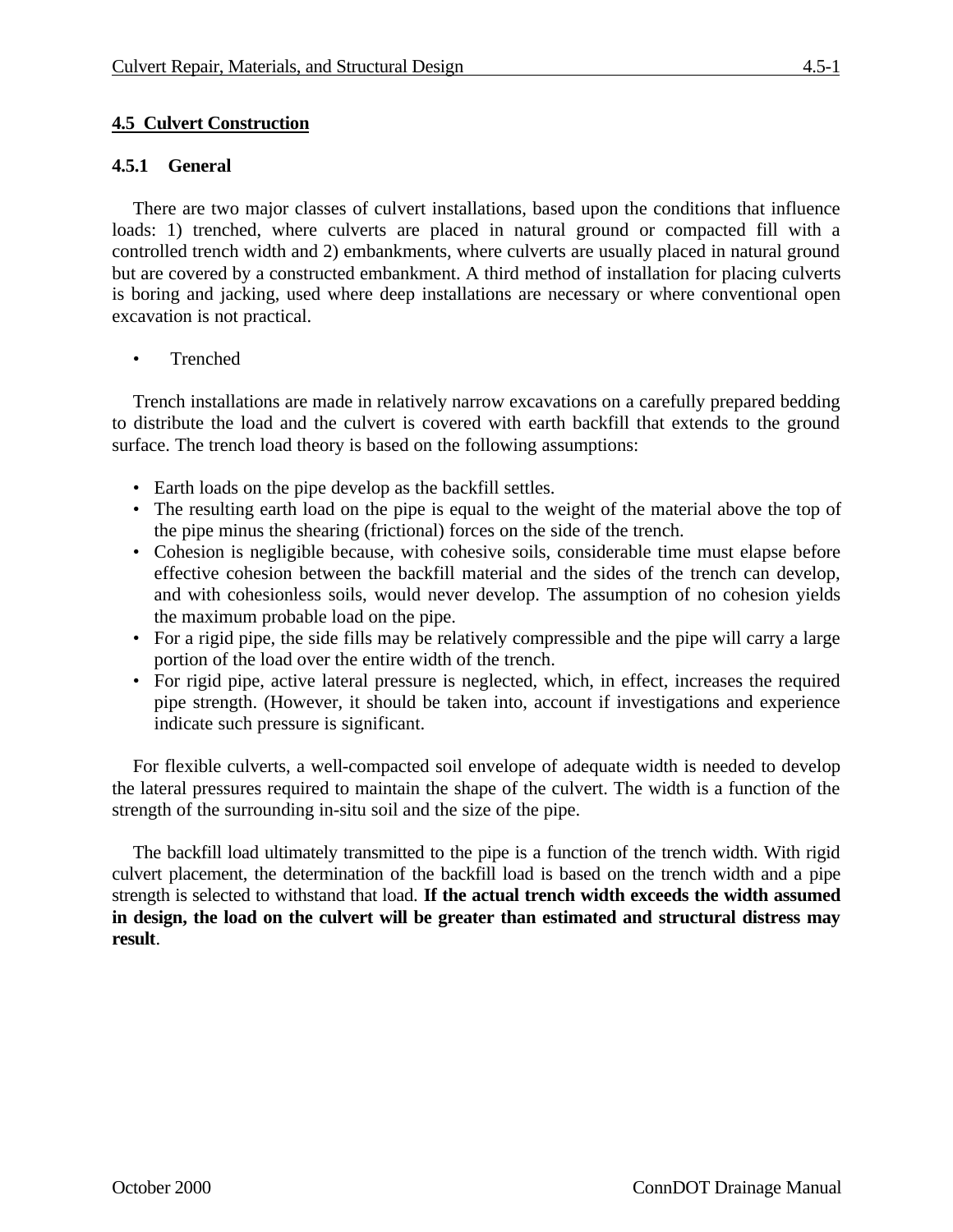

Figure 4-13 illustrates the load carried by a rigid culvert installed in a normal trench installation.

**Figure 4-13 Trench installation**

Figure 4-14 illustrates the increased load on the rigid culvert if the width of the trench is increased.



**Figure 4-14 Wide trench installation**

If an excessively wide trench is excavated or if the sides are sloped back, the culvert can be installed in a narrow subtrench excavated at the bottom of the wider trench, as shown in Figure 4-15, to avoid an increase in the backfill load.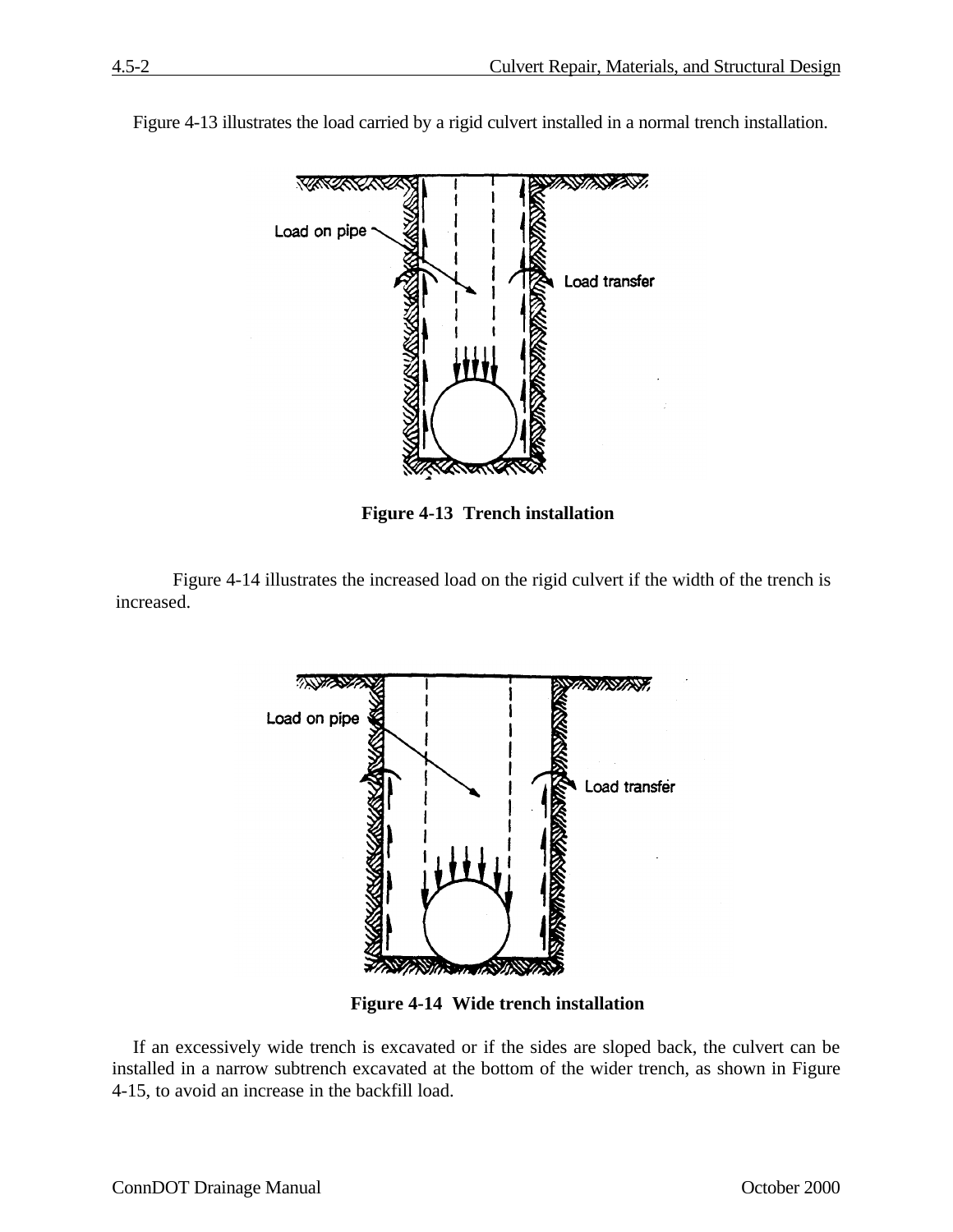

**Figure 4-15 Subtrench installation in a wide trench**

• **Bedding** - A stable and uniform foundation is necessary for the satisfactory performance of any culvert. Once a stable and uniform foundation is provided, the bedding should be prepared in accordance with the plans and specifications.

The bedding preparation is critical to both structural performance and service life. An important function of the bedding is to provide uniform support along the barrel of each pipe section. The bed should be placed to uniform grade and line to ensure good vertical alignment and to avoid excessive stresses at joints. The bed material should be free of rock formations, protruding stones, frozen lumps, roots, and other foreign matter that may cause unequal settlement. When a corrugated metal culvert is being placed, the corrugations should be firmly seated in the foundation material.

Transverse or circumferential cracks in rigid pipe may be caused by poor bedding. Cracks can occur across the bottom of the pipe (broken belly) when the pipe is only supported at the ends of each section. This is generally the result of poor installation practices such as not providing indentions (bell holes) in hard foundation material for the ends of bell and spigot-type pipe or not providing a sufficient depth of suitable bedding material. Cracks may occur across the top of pipe (broken back) when settlement occurs and rocks or other areas of hard foundation material near the midpoint of a pipe section are not adequately covered with suitable bedding material. Transverse cracking is illustrated in Figure 4-16.

The bedding distributes the load reaction around the lower periphery of the pipe. The required supporting strength of the pipe is directly related to this load distribution. Pipe set on a flat foundation without bedding results in high load, concentration at the bottom of the pipe and is likely to result in shear cracking of the pipe at the five o'clock and seven o'clock locations. Figure 4-17 illustrates how the distribution of the bedding over increasing percentages of the outside diameter can increase the supporting strength of the culvert. Any time a pipe is installed on a flat-bottom foundation, it is essential that the bedding material be uniformly compacted under the haunches of the culvert.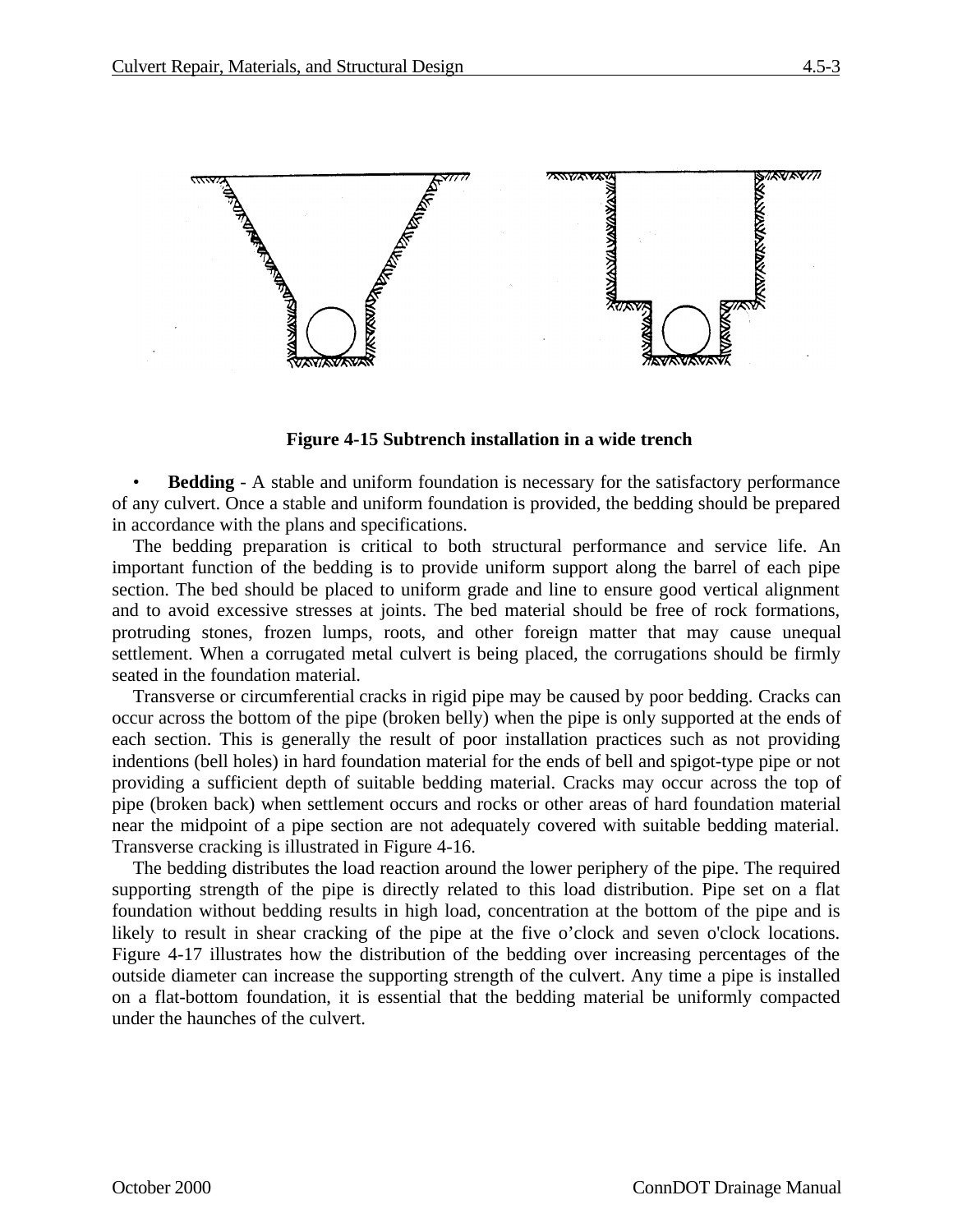

Properly prepared bedding evenly distributes loads. Improperly prepared bedding may result in stress concentrations.



Improperly prepared bedding.

**Figure 4-16 Transverse or circumferential cracks**

• **Backfilling** - The backfill is made up of two areas that may require different material and separate compaction criteria. The first area extends from the bedding to approximately 300 mm (12 inches) above the culvert. The second area includes the remaining fill.

The load-carrying capacity of an installed culvert depends largely on the initial backfilling around the culvert. Since proper compaction of backfill material is so important, material and density criteria is often included in the bedding requirements.

For trench installations, where space is limited, tamping by pneumatic or mechanical impact tampers is usually the most effective means of compaction. Impact tampers are most effective for clay soils while granular soils are consolidated best by vibration. Backfill material should be placed in layers not exceeding 150 mm (6 inches) deep, deposited alternately on opposite sides of the culvert.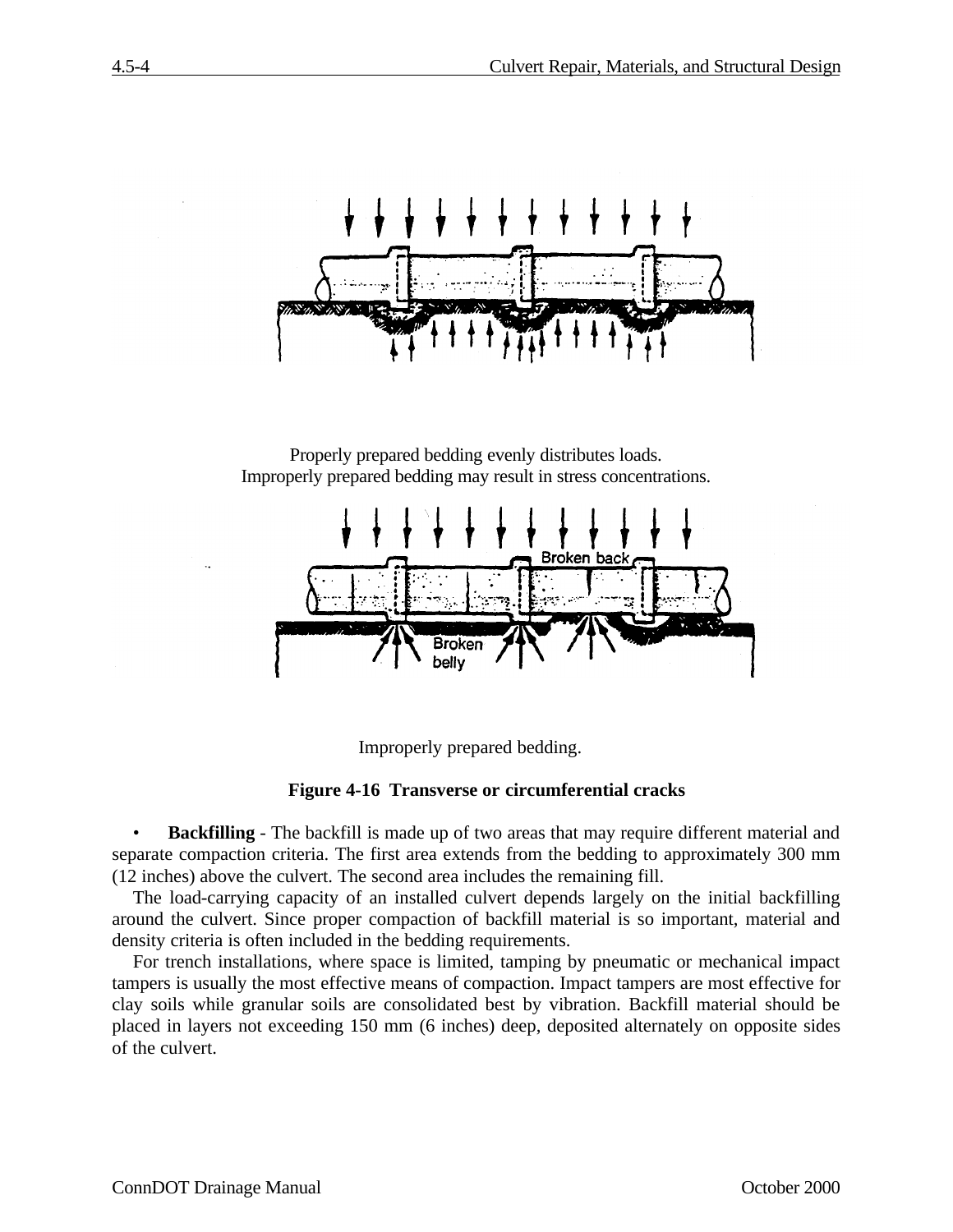

**Figure 4-17 Correlation of bedding and supporting strength for rigid pipe**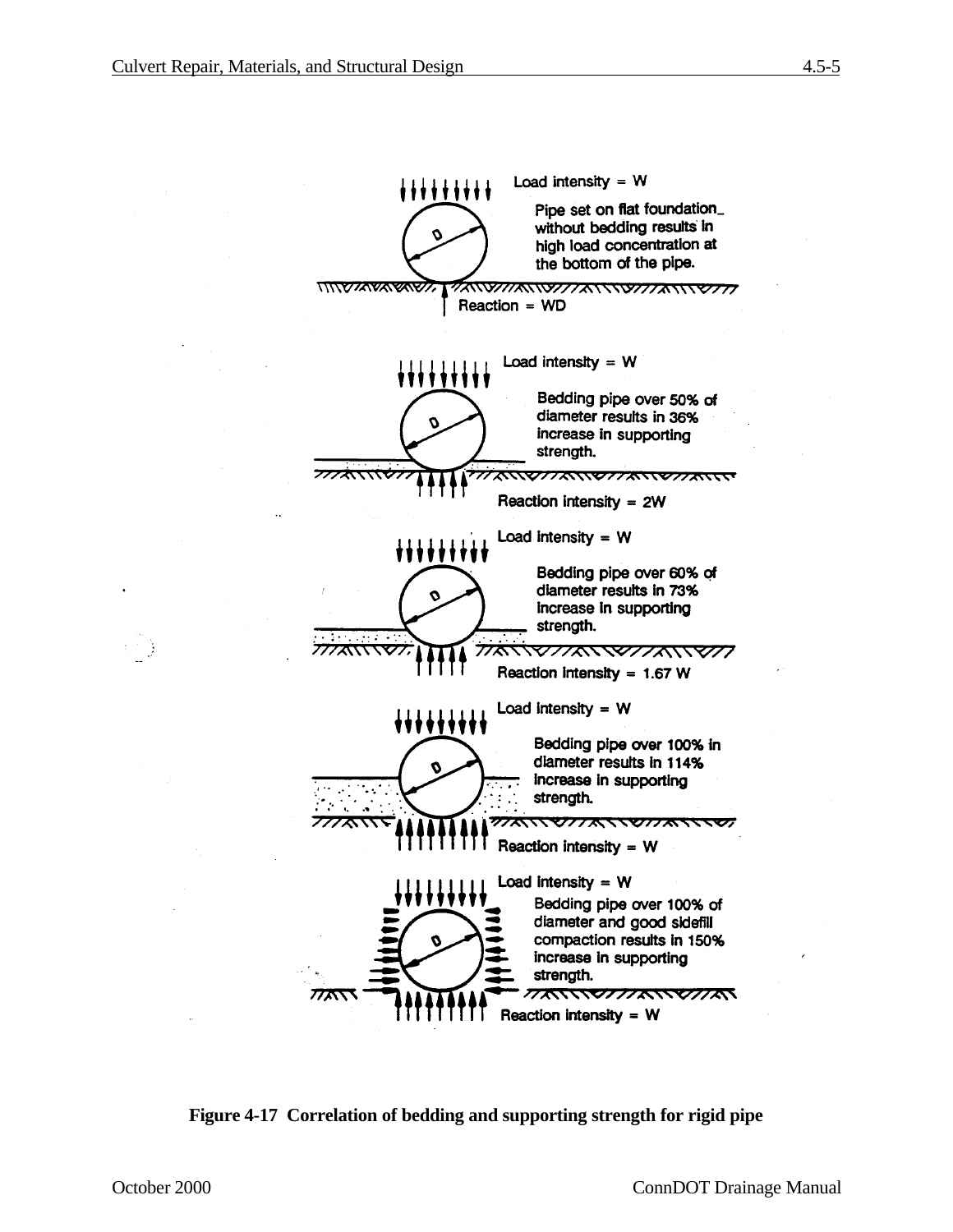### • **Embankments**

Culverts placed in an embankment are usually bedded in natural ground and are overlaid by a constructed embankment. The required supporting strength of a buried pipe is determined by the total load that is imposed upon the pipe. The magnitude of the load is influenced by the uniformity and stability of the support soil, as well as conditions around and over the pipe. However, the load-carrying capability of rigid culverts is essentially carried by the structural strength of the pipe itself since rigid pipe is stiffer than the surrounding soil. A well-compacted soil envelope is required to develop the lateral pressures necessary to maintain the shape of flexible culverts.

Embankment installations can be divided into three groups: positive projection, negative projection, and induced trench. The essential features of these types of installations are shown in Figure 4-18. Refer to ConnDOT Standard Sheets and Standard Specifications for trench and embankment pipe installation.



**Figure 4-18 Essential features of various types of installation**

Positive projection pipe is installed with the top of the pipe projecting above the surface of the natural ground, or compacted fill, and then covered with earth fill. Negative projection pipe in installed in relatively shallow trenches so that the top of the pipe is below the level of the natural ground or compacted fill. It is then covered with earth fill to the required depth. The induced trench pipe is usually installed as positive projection. However, when the fill has been placed to a depth of at least one pipe diameter over the proposed top of the pipe, a trench is excavated over the pipe and backfilled with a more compressible material.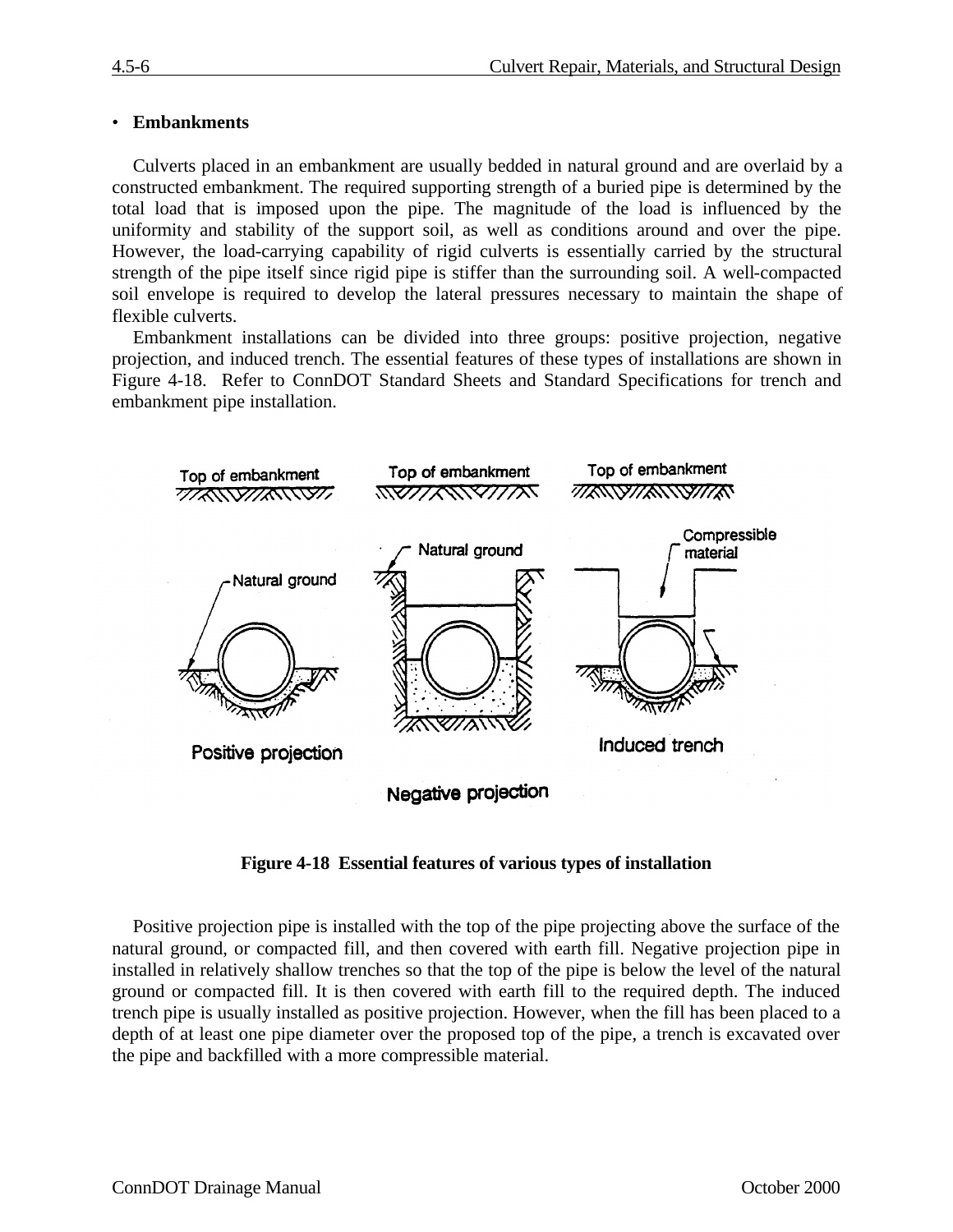#### **• Bored, Augured or Jacked**

The process of tunneling and jacking pipe culverts is used where deep installations are necessary or where conventional open excavation and backfill methods may not be practical.

The usual procedure in jacking pipe is to equip the leading edge with a cutter, or shoe, to protect the pipe. As succeeding lengths of pipe are added between the lead pipe and the jacks, and the pipe is jacked forward, soil is excavated and removed through the pipe. Material is trimmed so that the bore size slightly exceeds the outside diameter of the pipe and excavation does not precede the jacking operation more than is necessary. Such a procedure usually results in minimum disturbance to the natural soils adjacent to the pipe. A minimum 36" diameter is usually required for conventional jacking operations. A typical installation for jacking Pipe is shown in Figure 4-19.



**Figure 4-19 Typical jacking installation**

A lubricant, such as a bentonite slurry, is sometimes pumped into the space between the tunnel bore and the outside of the pipe to reduce the frictional resistance. After the jacked pipe has reached its final position, grout is frequently pumped into the same space to, ensure continuous bearing with the surrounding soil.

Two types of loads are imposed upon concrete pipe installed by the jacking method: the axial load due to the jacking pressures applied during installation; and the earth loading due to the overburden, with some possible influence from live loadings, which generally become effective only after installation is completed.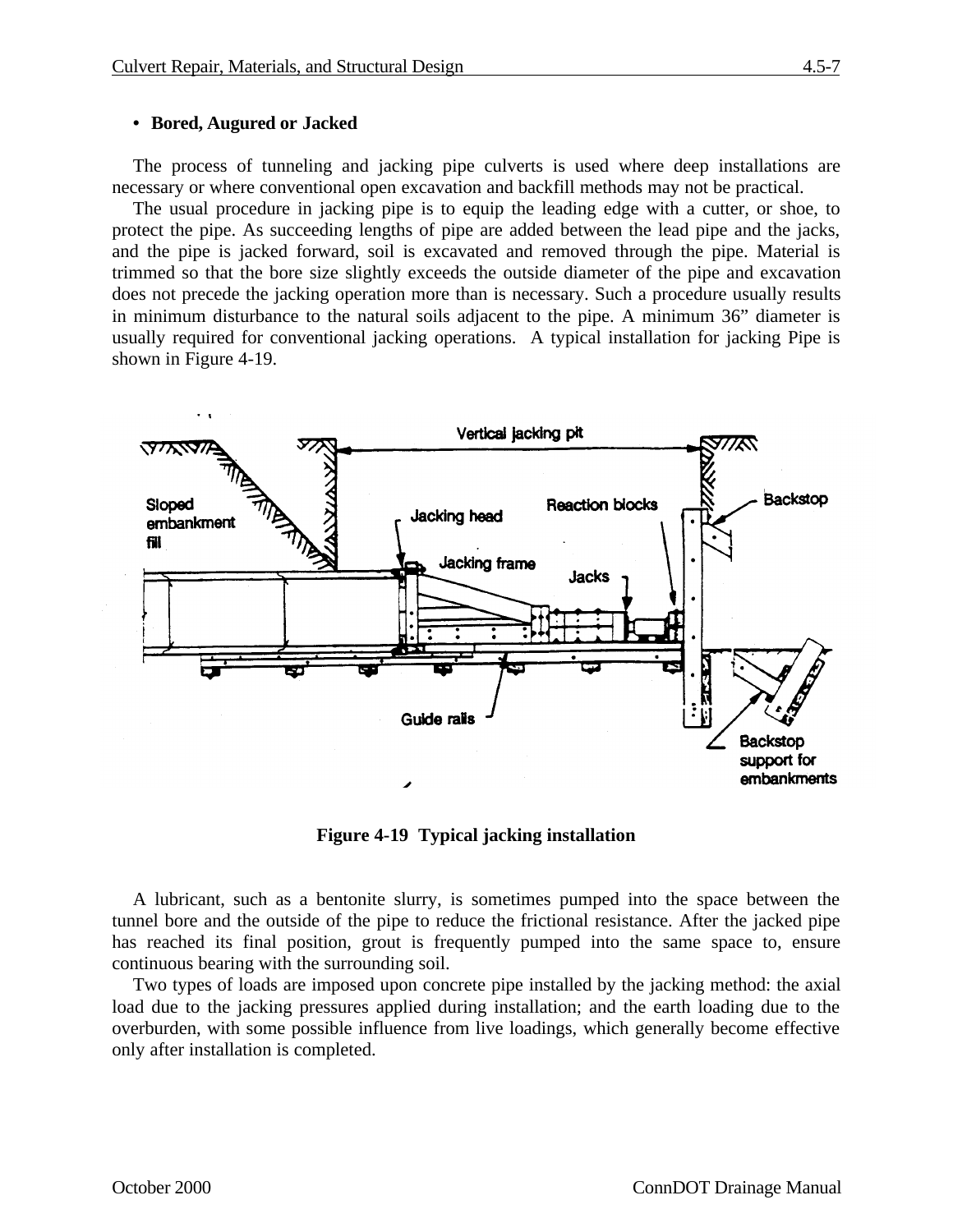There are several advantages to jacking pipe:

- Traffic is not interrupted on the overlying roadway.
- Depth of the installation is not a concern.
- Cutting and patching of the pavement can be avoided.
- Minimum disturbance to the natural soils is experienced.
- Loads on the pipe are less than loads in trenched installations.

The disadvantages are:

- Expensive equipment and skilled operators are required.
- There must be adequate room within the right-of-way to construct the jacking pit. More detailed information can be found in the *Concrete Pipe Handbook* and *Design Data 13.*

*Jacking Concrete Pipe,* both from the American Concrete Pipe Association.

# • **Tunneling**

Tunneling techniques may be appropriate where a drainage structure must pass through an embankment or under a roadway or railway when open cutting is found to be too costly or too disruptive. Steel tunnel liner plates can be used to support an underground excavation. The design criteria set forth in AASHTO LRFD Bridge Design Specifications section 12.13 must be followed. Tunnel liner plates can also be used in the relining of existing structures when access is limited.

## **4.5.2 Culvert Installation Methods**

The performance of culverts and their appurtenances is dependent on practices during installation. Items that require particular attention during design and construction of new culverts and repairs include:

### • **Backfills and Fills**

Suitable backfill material and adequate compaction are of critical importance. A well-compacted soil envelope is needed to develop the lateral pressures required to maintain the shape of flexible culverts. Well-compacted backfill is also important to the performance of rigid culverts to prevent such things as settlement of the roadway and movement of water along the barrel. The design must specify material type and degree of compaction. Care should be taken that the backfill material does not contribute to corrosion of the culvert.

### • **Trench Width**

Trench width can significantly affect the earth loads on rigid culverts. It is, therefore, important that trench widths be specified on the plans and that the specified width for rigid pipe not be exceeded without authorization from the design engineer. For flexible culverts a minimum trench width backfilled with premium backfill material is required to provide adequate side support. A narrower width of premium backfill for flexible pipe should not be provided without authorization from the design engineer.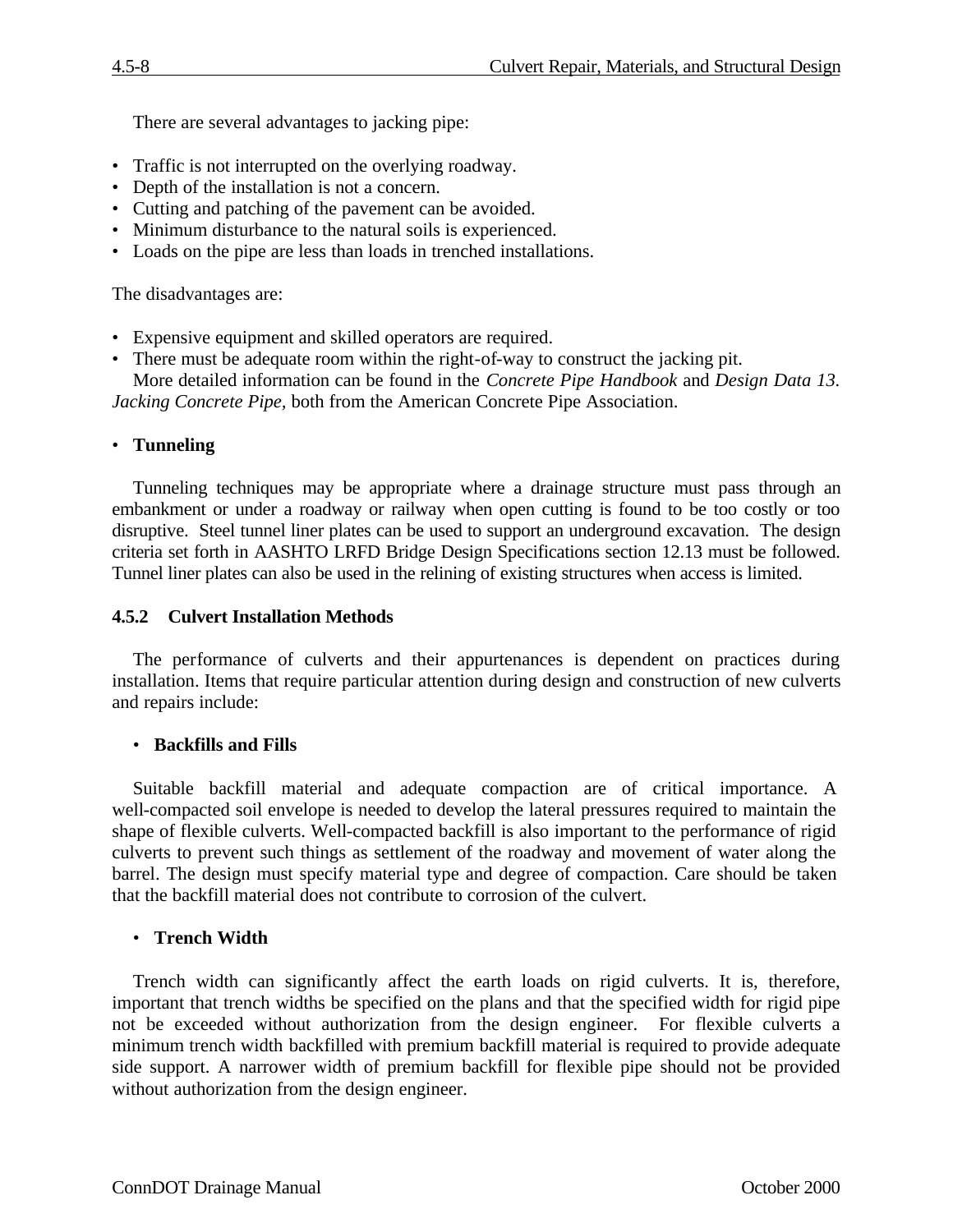# **• Foundations and Bedding**

A foundation capable of providing uniform and stable support is important for both flexible and rigid culverts. Establishing a suitable foundation requires removal and replacement of any hard spots or soft spots. Bedding is needed to level out any irregularities in the foundation and to ensure uniform support. When using flexible culverts, bedding should be shaped to a sufficient width to permit compaction of the remainder of the backfill, and enough loose material should be placed on top of the bedding to fill the corrugations. When using rigid culverts, the bedding should conform to the bedding conditions specified in the plans and should be shaped to allow compaction and to provide clearance for the bell ends on bell and spigot-type rigid pipes. Adequate support is critical in rigid pipe installations, or shear stress may become a problem. The necessary details, when different from ConnDOT Standard Sheets, should be provided to the Soils and Foundations Section for approval.

### • **Construction Loads**

Culverts are generally designed for the loads they must carry after construction is completed. Construction loads may exceed design loads. These heavy loads can cause damage if construction equipment crosses over the culvert installation before adequate fill has been placed or moves too close to the trench walls, creating unbalanced loadings. Additional protective fill or other measures may be needed for equipment crossing points.

### • **Camber**

In high fills the center of the embankment may settle more than the areas under the embankment side slopes. In such cases it may be necessary to camber the foundation slightly, as shown in Figure 4-20. This should be accomplished by using a flat grade on the upstream half of the culvert and a steeper grade on the downstream half of the culvert. The initial grades should not cause water to pond or pocket. The method and dimensions for cambering should be coordinated with the Soils and Foundations Section.

### • **Materials**

During construction, the materials delivered must be exactly as specified. Inadequate thickness, size, or quality of material can lead to maintenance problems or failure. During installation the materials must be handled properly to prevent defects and loss of intended shape, size, or quality.